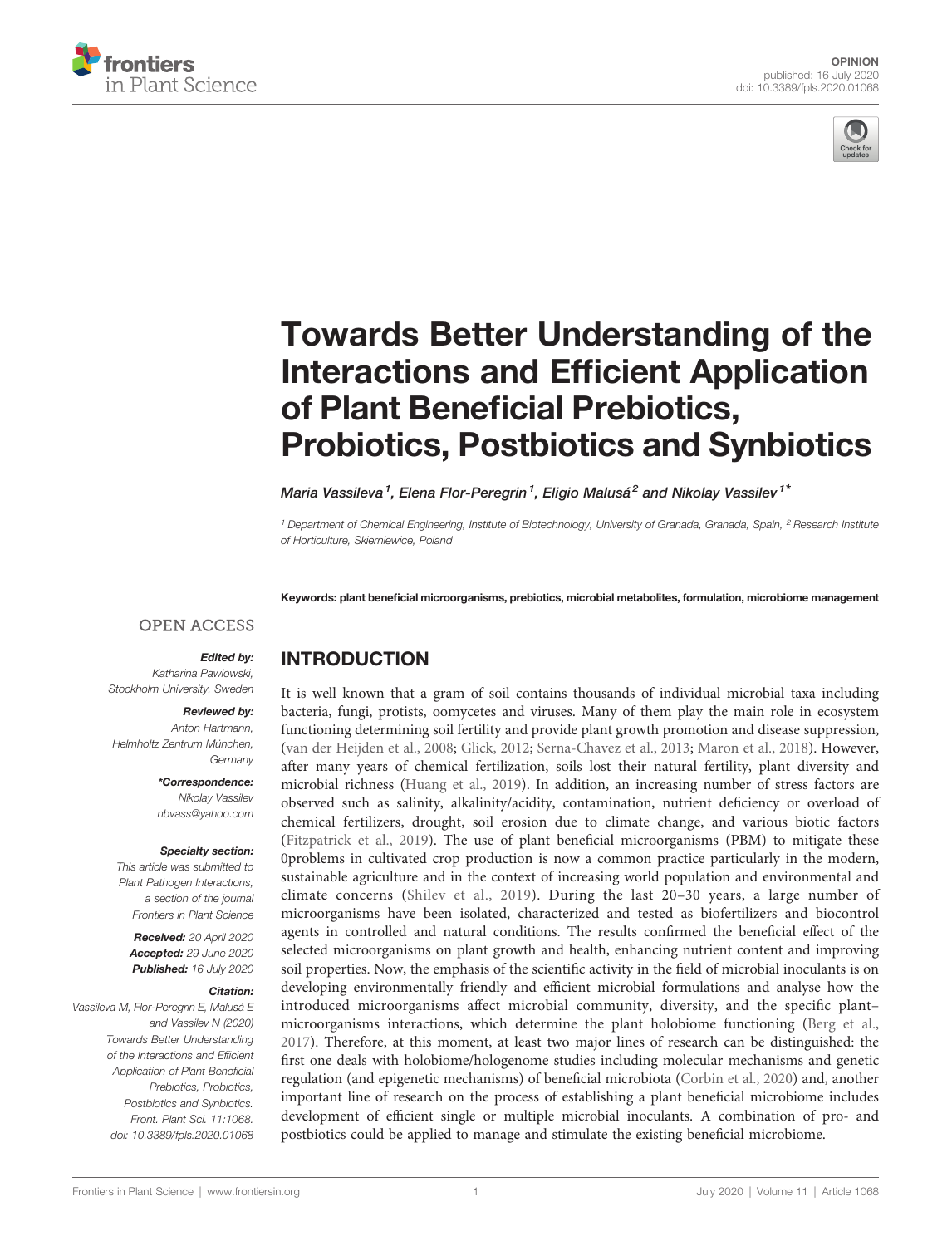# WHAT IS IMPORTANT TO KNOW BEFORE SELECTING A PBM?

There are many interrelated points in our understanding of the role of PBM that should be taken into consideration when designing inocula of PBM and applying them in the field. Firstly, the coexistence of all multicellular eukaryotes and microorganisms forming a holobiome and hologenome was evolutionary proved. The vast majority of recent studies including in the field of plant–microbe interactions, have confirmed the role of beneficial microorganisms in host development, metabolism, stress adaptation, and health. It appears that hosts can attract microorganisms with specific plant-beneficial characteristics [\(Rodrigo et al., 2017\)](#page-3-0). Secondly, due to chemicalization of soils, climate and environmental changes, there is a clear decline in the soil microbial diversity and in the number of PBM: plants are less able to attract, select, and outsource their colonizers as the link between them is broken [\(Hardoim et al., 2015\)](#page-3-0). Therefore, based on previous physical, chemical, and biological/biochemical analysis of the soil–plant system and microenvironment, we should introduce microbial inoculants composed by a single or multiple microorganism(s) ([Qiu](#page-3-0) [et al., 2019\)](#page-3-0). Thirdly, in some cases, microbial formulated products demonstrated excellent plant growth promoting or plant protection effects under greenhouse-controlled conditions, but showed unsatisfactory results in field conditions. Moreover, some studies demonstrated reduced plant growth and increased microbial phytopathogenicity as a result of soil–plant systems inoculation with potentially beneficial microorganisms in conditions of nutrient saturation, changes in the microbial community, or environmental and plant genotype effects [\(Rayan and Graham, 2002;](#page-3-0) [van der Heijden](#page-4-0) [et al., 2008;](#page-4-0) [Serna-Chavez et al., 2013](#page-4-0); [Fitzpatrick et al., 2018](#page-3-0)).

# PREBIOTICS, PROBIOTICS, AND POSTBIOTICS

Based on the above considerations, three strategies for microbial management of soil–plant systems could be selected based on prebiotics, probiotics, and postbiotics (Figure 1).

#### Prebiotics and Synbiotics

Prebiotics are products, which improve microbial diversity and soil microbial health by promoting the growth of soil microorganisms already present within the soil–plant system. Prebiotics are natural products, normally agro-industrial wastes, including biochar, sewage sludge, compost, humus, animal manure, and chitinbearing wastes, among others, which ameliorate (particularly in degraded soils) the soil structure, biochemical activity, and increase microbial population and diversity [\(Baker et al., 2011](#page-3-0); [Vassilev et al.,](#page-4-0) [2013;](#page-4-0) [Strachel et al., 2017\)](#page-4-0). Compost and animal manure, however, can be considered as synbiotic products [\(Adam et al., 2016](#page-3-0)) as they contain microorganisms (some of them with beneficial properties); PBM could be additionally inoculated into the compost. Solid-state fermentation (SSF) based inoculants can also be defined as synbionts. The final SSF products are multifunctional mixtures of mineralized organic matter (with both prebiotic and carrier functions) and plant beneficial microorganism(s) (with probiotic plant growth promoting or biocontrol functions) ([Vassilev and](#page-4-0) [Mendes, 2018](#page-4-0)). When the probiotic microorganism is a Psolubilizing agent, the synbiotic mixture could additionally be enriched with plant available P [\(Shilev et al., 2019\)](#page-4-0). Similar synbiotic characteristics can be observed in microbial inoculants encapsulated in natural gels in the presence of additives with beneficial microbial stimulating action [\(Vassilev et al., 2020\)](#page-4-0).

# **Probiotics**

In the field of soil–plant science, probiotics are accepted as beneficial microorganisms, which exert health promoting and nutrientmobilizing properties, as defined by [Haas and Keel \(2003\).](#page-3-0) Particularly attractive are bacteria with high enzyme (ACCdeaminase) activity, production of phytohormones (auxins, cytokinins, gibberellins), osmolytic metabolites (e.g. trehalose, glycin betaine) [\(Schilev et al., 2019](#page-4-0)). These microorganisms can be found at best on the surface or within the plants [\(Mendes et al.,](#page-3-0) [2013;](#page-3-0) [Hardoim et al., 2015](#page-3-0)). Once introduced into soil, probiotics should develop a critical biomass level to exert their plant beneficial traits. As this process is highly dependent on the soil–plant



FIGURE 1 | Diagram showing the three strategies for microbial management of soil-plant based on prebiotics, probiotics, and postbiotics approaches. Full lines show the direct effect, dashed lines show the interactions, dotted lines—the formulation/production processes.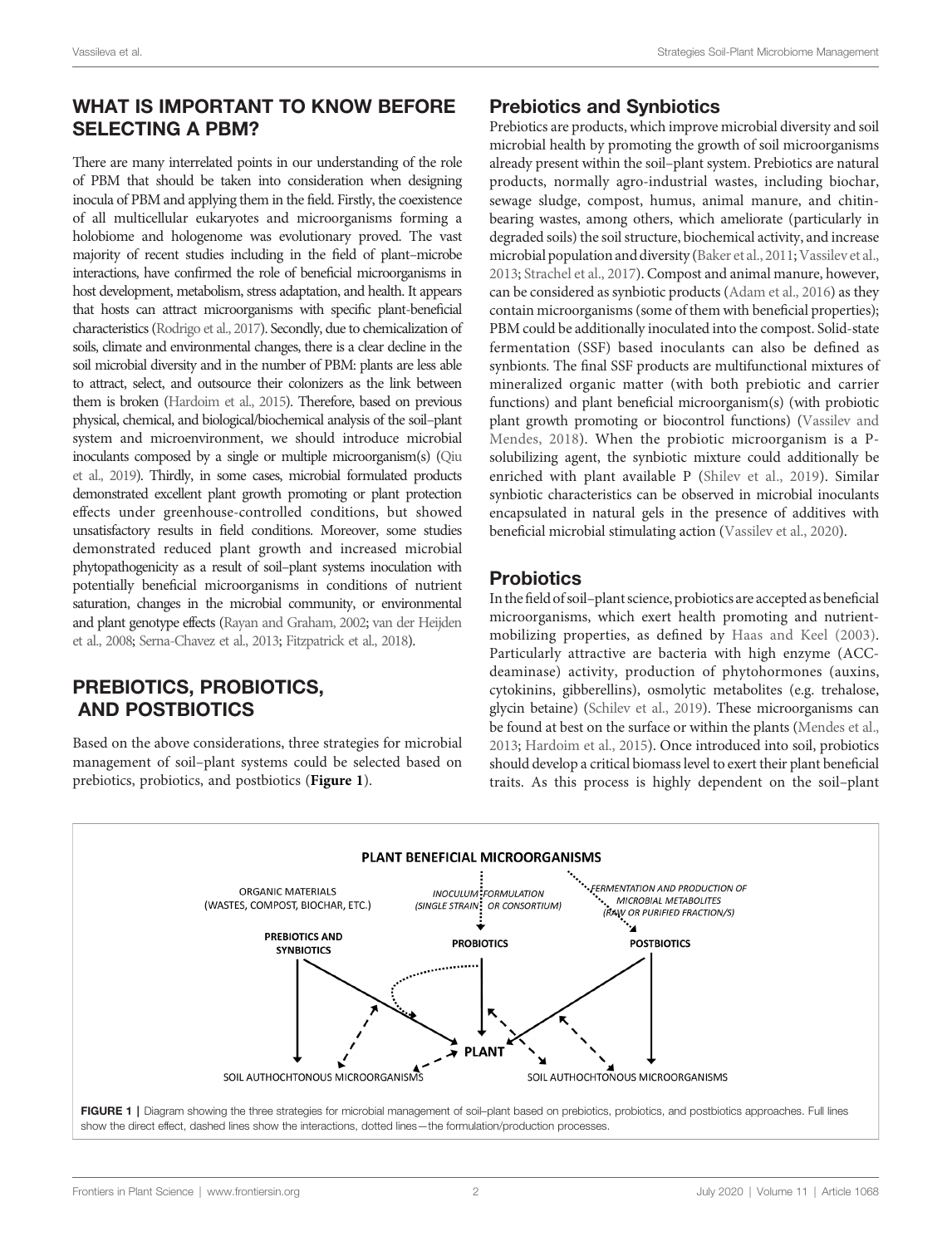characteristics and environmental conditions, it seems difficult for a given single microorganism or a microbial consortium to reach this critical cell number [\(Woo and Pepe, 2018](#page-4-0)). Therefore, after a long period of studies on isolation, selection, and characterization of PBM, research scientists are focused on development of economic biotechnological processes for biomass/spores production and formulation that will solve the above problems ([Bashan et al.,](#page-3-0) [2016](#page-3-0); [Parnell et al., 2016;](#page-3-0) [Vassilev and Mendes, 2018](#page-4-0)). Formulated products can be liquid or solid and should fulfil a number of requirements, the most important of which are to demonstrate high colonizing effectiveness and competitiveness, and increase plant nutrition and health status [\(Malusa and Vassilev, 2014](#page-3-0)). One of the most promising formulation techniques is the encapsulation in macro- and micro-beads of polysaccharides which guarantees a continuous deliver of the inoculant into soil preventing the effect of soil and environmental stress factors including indigenous microbial community ([Bashan et al., 2016](#page-3-0); [Qiu et al., 2019\)](#page-3-0). However, a simple gel-entrapment is not sufficient to ensure economical advantages and desired agronomic impact of the formulates [\(Vassilev et al., 2020](#page-4-0)). Double/multiple inoculants combined with biostimulants and other additives including seeds (all-in-one smart bio-formulates) should be developed to complete with the traditional chemical fertilizers ([Vassilev et al.,](#page-4-0) [2015](#page-4-0); [Trivedi et al., 2017](#page-4-0)). Another option, to avoid problems during each phase within production, formulation, storage, and establishment/action of the PBM in soil, is to use their plant beneficial metabolites (postbiotics).

#### **Postbiotics**

Postbiotics are metabolic derivatives of PBM, which exert specific, growth promoting and/or biocontrol, effects on plants thus avoiding the risks associated with applying microbial cells. Specific examples of such metabolite include phytohormones, volatiles, and quorum-sensing compounds [\(Schikora et al., 2016\)](#page-3-0). Which are the risks of using microorganisms in soil–plant systems? Wrong formulation procedures without osmoprotectants, UVprotectors, fillers with nutrient value, and other plant benefiting additives usually provoke inconsistent results under field conditions ([Bashan et al., 2016;](#page-3-0) [Vassilev et al., 2020](#page-4-0)). Further risks include various abiotic and biotic factors, which affect the rate of microbial colonization, the presence of other, more competent, components of the microbial population, the level of plant needs and capacity to attract and feed beneficial microorganism ([Fierer, 2017](#page-3-0)). It is important to note that the protocols for field applications of PBM are not assuring that they will find their niche of establishing and function. Moreover, it is yet not clearly known what kind of metabolites the introduced microorganisms will release in the soil–plant system. This complex set of conditions determines the rate of survival of the inoculants and the performance of their target functions ([Kaminsky et al., 2019](#page-3-0)). Analysing all these aspects, it appears that endophytic microorganisms are better protected from adverse environmental conditions and, in addition, more efficient functionally ([Santoyo et al., 2017](#page-3-0)).

Shall we apply cell-free liquids containing specific or complex metabolites produced by the PBM during fermentation under controlled conditions? There are two options in developing such kind of biotechnological products. Using cell-freefermentation broth liquids without further downstream operations for separation/ purification of specific metabolites is the most economic option and, in some cases mixtures of different microbial cultures demonstrate higher potential even after autoclaving [\(Mendes et al.,](#page-3-0) [2017;](#page-3-0) [Hussain et al., 2020](#page-3-0)). Well-established and easy to perform immobilized cell technology methods can be applied to repeatedly/ continuously use the metabolic activity of the microorganisms [\(Kautola et al., 1990](#page-3-0)), producing plant growth promoting or biocontrol compounds in repeated-batch or continuous fermentation mode thus making the whole process more attractive economically [\(Vassilev et al., 2017](#page-4-0); [Mishra and Arora, 2018\)](#page-3-0).

Another approach includes operations such as fragmentation and further use of extracts of the microbial mass or isolation of specific metabolites from the fermentation liquid. However, the application of specific metabolites in soil should be assessed carefully, bearing in mind that in the rhizosphere there is a great variety of microbial and plant metabolites involved in a wide number of interrelated cooperative or antagonistic actions [\(Besset-](#page-3-0)[Manzoni et al., 2018](#page-3-0)). Therefore, before applying plant beneficial metabolites directly after the fermentation production process or in purified form, formulation operations should be performed to ensure their efficient release into soil. Encapsulation and nanoencapsulation of microbial metabolites was reported as an effective tool in enhancing proliferation of shoots and rooting [\(Pour et al.,](#page-3-0) [2019\)](#page-3-0). In this case, the inclusion of carbon nanotubes and SiO nanoparticles in the alginate-gelatin nanocapsules increased the overall beneficial effect of the formulated cell-free product. Nanoformulations by encapsulation are expected to enhance the metabolic stability of the microbial metabolites but their costeffectiveness can be increased if the principles of the precision agriculture are applied [\(Duhan et al., 2017\)](#page-3-0).

# CONCLUDING REMARKS

Production and application of PBM is now one of the most promising fields of research. The period of searching for easy to cultivate soil microorganisms, their characterization, and testing in controlled conditions was replaced by another one with studies on novel, more efficient and economic fermentation mode of production and formulations. Co-cultivation and formulation of compatible PBM and inclusion of various additives in the formulations become fundamental part of the overall production technology [\(Vassilev](#page-4-0) et al., 2014; Vassilev et al., 2015; Vassilev et al., 2020). Another, pivotal point of the new approach to understand and manage the functional and genetic role of soil microorganisms in the soil–plant systems, is the comparison between human gut microbiome and plant microbiome [\(Adam et al., 2016](#page-3-0)). Following the human gut example, new strategies for exploitation of PBM appeared based on prebiotic, probiotic, synbiotic, and postbiotic products. A previous analysis of soil physical/chemical characteristics, microbial community dynamics along the plant growth and depending on the climatic specificity is a part of the overall assessment on which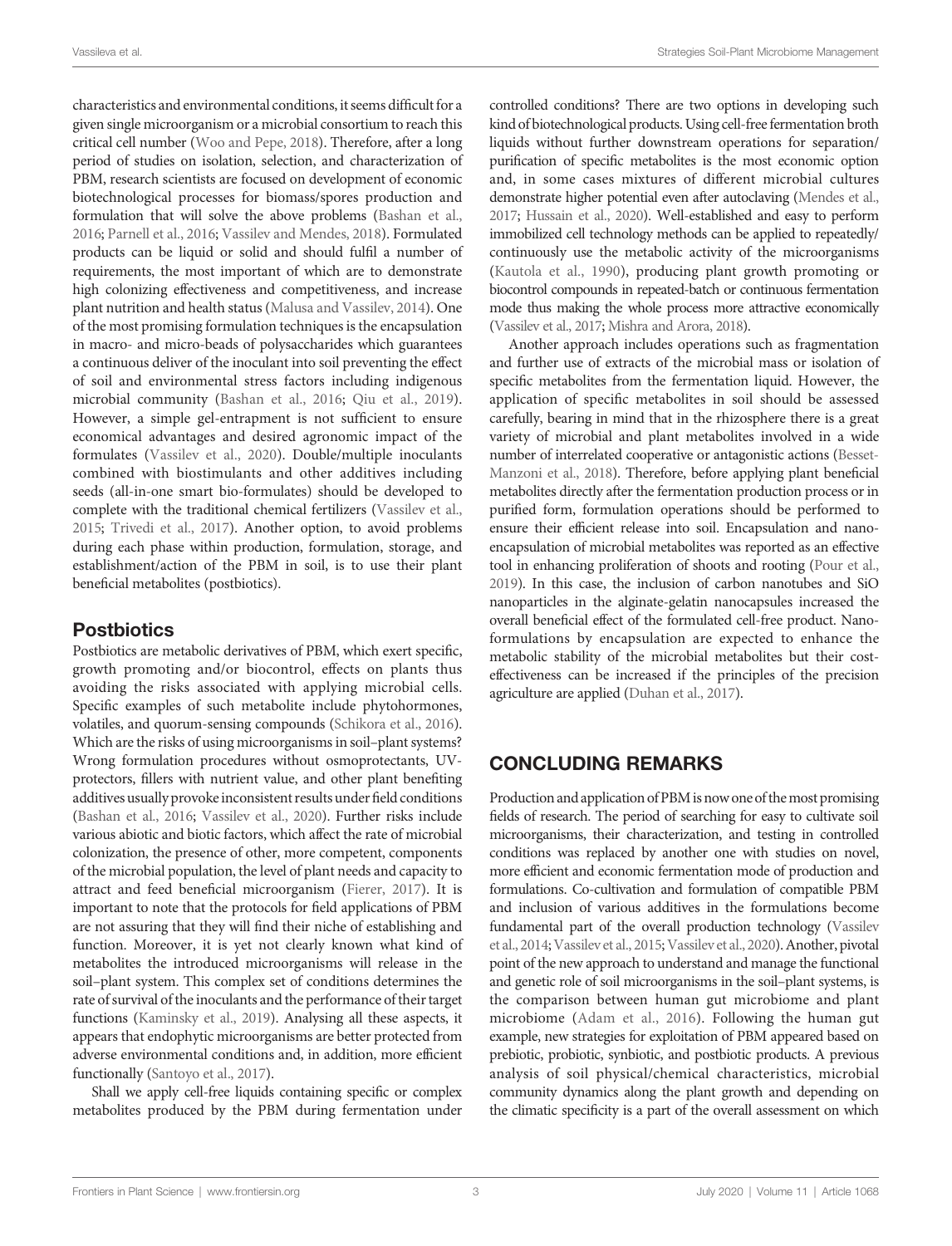<span id="page-3-0"></span>approach will be most efficient. Here, we consciously do not discuss, but should mention, other important issues such as how to control the plant capability of attracting useful microorganisms, the role of core and hub microbiota ([Toju et al., 2018](#page-4-0)), and development of multi-omics tools and interdisciplinary (or artificial intelligence) approaches of management of all soil–microbe spatio-temporal complex data (Aleklett et al., 2017). The advancement in the field of PBM is substantial but there are still largely unexplored options for "biotics" therapeutic treatment of soils and biotechnological optimization of microbiome functioning in agro-soil systems bearing in mind their extreme complexity (Fierer, 2017).

#### **REFERENCES**

- Adam, E., Groenenboom, A. E., Kurm, V., Rajewska, M., Schmidt, R., Tyc, O., et al. (2016). Controlling the Microbiome: Microhabitat Adjustments for Successful Biocontrol Strategies in Soil and Human Gut. Front. Microbiol. 7, 1079. doi: [10.3389/fmicb.2016.01079](https://doi.org/10.3389/fmicb.2016.01079)
- Aleklett, K., Kiers, E. T., Ohlsson, P., Shimizu, T. S., Caldas, V. E., and Hammer, E. C. (2017). Build your own soil: exploring microfluidics to create microbial habitat structures. ISME J. 12 (2), 312–319. doi: [10.1038/ismej.2017.184](https://doi.org/10.1038/ismej.2017.184)
- Baker, L. R., White, P. M., and Pierzynski, G. M. (2011). Changes in microbial properties after manure, lime, and bentonite application to a heavy metalcontaminated mine waste. Appl. Soil Ecol. 48 (1), 1–10. doi: [10.1016/](https://doi.org/10.1016/j.apsoil.2011.02.007) [j.apsoil.2011.02.007](https://doi.org/10.1016/j.apsoil.2011.02.007)
- Bashan, Y., de-Bashan, L. E., and Prabhu, S. R. (2016). "Superior polymeric formulations and emerging innovative products of bacterial inoculants for sustainable agricultura and the environment," in Agriculturally Important Microorganisms. Eds. H. B. Singh, B. K. Sarma and C. Keswani (Singapur: Springer), 15–46.
- Berg, G., Köberl, M., Rybakova, D., Müller, H., Grosch, R., and Smalla, K. (2017). Plant microbial diversity is suggested as the key to future biocontrol and health trends. FEMS Microbiol. Ecol. 93 (5), fix050. doi: [10.1093/femsec/](https://doi.org/10.1093/femsec/fix050)fix050
- Besset-Manzoni, Y., Rieusset, L., Joly, P., Comte, G., and Prigent-Combaret, C. (2018). Exploiting rhizosphere microbial cooperation for developing sustainable agriculture strategies. Environ. Sci. Poll. Res. 25, 29953–29970. doi: [10.1007/s11356-017-1152-2](https://doi.org/10.1007/s11356-017-1152-2)
- Corbin, K. R., Bolt, B., and Rodriguez-Lopez, C. M. (2020). Breeding for beneficial microbial communities using epigenomics. Front. Microbiol. 11:, 937. doi: [10.3389/fmicb.2020.00937](https://doi.org/10.3389/fmicb.2020.00937)
- Duhan, J. S., Kumar, R., Kumar, N., Kaur, P., Nehra, K., and Duhan, S. (2017). Nanotechnology: The new perspective in precision agriculture. Biotechnol. Rep. 15, 11–23. doi: [10.1016/j.btre.2017.03.002](https://doi.org/10.1016/j.btre.2017.03.002)
- Fierer, N. (2017). Embracing the unknown: disentangling the complexities of the soil microbiome. Nat. Rev. Microbiol. 15, 579–590. doi: [10.1038/nrmicro.2017.87](https://doi.org/10.1038/nrmicro.2017.87)
- Fitzpatrick, C. R., Copeland, J., Wang, P. W., Guttman, D. S., Kotanen, P. M., and Johnson, M. T. J. (2018). Assembly and ecological function of the root microbiome across angiosperm plant species. Proc. Natl. Acad. Sci. U. S. A. 115, 1157–1165. doi: [10.1073/pnas.1717617115](https://doi.org/10.1073/pnas.1717617115)
- Fitzpatrick, C. R., Mustafa, Z., and Viliunas, J. (2019). Soil microbes alter plant fitness under competition and drought. J. Evol. Biol. 00, 1–13. doi: [10.1111/jeb.13426](https://doi.org/10.1111/jeb.13426)
- Glick, B. (2012). Plant growth-promoting bacteria: Mechanisms and applications. Scientifica 2012, 963401. doi: [10.6064/2012/963401](https://doi.org/10.6064/2012/963401)
- Haas, D., and Keel, C. (2003). Regulation of antibiotic production in root-colonizing Pseudomonas spp. and relevance for biological control of plant disease. Ann. Rev. Phytopathol. 41, 117–153. doi: [10.1146/annurev.phyto.41.052002.095656](https://doi.org/10.1146/annurev.phyto.41.052002.095656)
- Hardoim, P. R., van Overbeek, L. S., Berg, G., Pirttilä, A. M., Compant, S., Campisano, A., et al. (2015). The hidden world within plants: ecological and evolucionary considerations for defining functioning of microbial endophytes. Microbiol. Mol. Biol. Rev. 79, 293–320. doi: [10.1128/MMBR.00050-14](https://doi.org/10.1128/MMBR.00050-14)
- Huang, R., Mcgrath, S., Hirsch, P., Clark, I., Storkey, J., Wu, L., et al. (2019). Plant– microbe networks in soil are weakened by century-long use of inorganic fertilizers. Microb. Biotechnol. 12, 1464–1475. doi: [10.1111/1751-7915.13487](https://doi.org/10.1111/1751-7915.13487)

#### AUTHOR CONTRIBUTIONS

MV and NV designed and drafted the work. EM and EF-P contributed to the revision of the manuscript.

# FUNDING

This work was supported by the project EXCALIBUR funded from the European Union's Horizon 2020 research and innovation programme under grant agreement No. 817946.

- Hussain, T., Haris, M., Shakeel, A., Ahmad, G., Khan, A. A., and Khan, M. A. (2020). Bio-nematicidal activities by culture filtrate of Bacillus subtilis HussainT-AMU: new promising biosurfactant bioagent for the management of Root Galling caused by Meloidogyne incognita. Vegetos. 33, 298–238. doi: [10.1007/s42535-020-00099-5](https://doi.org/10.1007/s42535-020-00099-5)
- Kaminsky, L. M., Trexler, R. V., Malik, R. J., Hockett, K. L., and Bell, T. H. (2019). The inherent conflicts in developing soil microbial inoculants. Trends Biotechnol. 37, 140–151. doi: [10.1016/J.TIBTECH.2018.11.011](https://doi.org/10.1016/J.TIBTECH.2018.11.011)
- Kautola, H., Vassilev, N., and Linko, Y. Y. (1990). Continuous itaconic acid production by immobilized biocatalysts. J. Biotechnol. 13, 315–323. doi: [10.1016/0168-1656\(90\)90079-Q](https://doi.org/10.1016/0168-1656(90)90079-Q)
- Malusá, E., and Vassilev, N. (2014). A contribution to set a legal framework for biofertilisers. Appl. Microbiol. Biotechnol. 98, 6599–6607. doi: [10.1007/s00253-](https://doi.org/10.1007/s00253-014-5828-y) [014-5828-y](https://doi.org/10.1007/s00253-014-5828-y)
- Maron, P.-A., Sarr, A., Kaisermann, A., Lévêque, J., Mathieu, O., Guigue, J., et al. (2018). High microbial diversity promotes soil ecosystem functioning. Appl. Environ. Microbiol. 84, e02738–e02717. doi: [10.1128/AEM.02738-17](https://doi.org/10.1128/AEM.02738-17)
- Mendes, R., Garbeva, P., and Raaijmakers, J. M. (2013). The rhizosphere microbiome: significance of plant beneficial, plant pathogenic, and human pathogenic microorganisms. FEMS Microbiol. Rev. 37, 634–663. doi: [10.1111/](https://doi.org/10.1111/1574-6976.12028 ) [1574-6976.12028](https://doi.org/10.1111/1574-6976.12028 )
- Mendes, G., Galvez, A., Vassileva, M., and Vassilev, N. (2017). Fermentation liquid containing microbially solubilized P significantly improved plant growth and P uptake in both soil and soilless experiments. Appl. Soil Ecol. 117, 208–211. doi: [10.1016/j.apsoil.2017.05.008](https://doi.org/10.1016/j.apsoil.2017.05.008 )
- Mishra, J., and Arora, N. K. (2018). Secondary metabolites of fluorescent pseudomonads in biocontrol of phytopathogens for sustainable agriculture. Appl. Soil Ecol. 125, 35–45. doi: [10.1016/j.apsoil.2017.12.004](https://doi.org/10.1016/j.apsoil.2017.12.004)
- Parnell, J. J., Berka, R., Young, H. A., Sturino, J. M., Kang, Y., Barnhart, D. M., et al. (2016). From the lab to the farm: an industrial perspective of plant beneficial microorganisms. Front. Plant Sci. 7, 1110. doi: [10.3389/fpls.2016.01110](https://doi.org/10.3389/fpls.2016.01110)
- Pour, M. M., Saberi-Riseh, R., Mohammadinejad, R., and Hosseini, A. (2019). Nano-encapsulation of plant growth-promoting rhizobacteria and their metabolites using alginate-silica nanoparticles and carbón nanotube improves UCB1 Pistachio Micropropagation. J. Microbiol. Biotechnol. 29, 1096–1103. doi: [10.4014/jmb.1903.03022](https://doi.org/10.4014/jmb.1903.03022)
- Qiu, Z., Egidi, E., Liu, H., Kaur, S., and Singh, B. K. (2019). New frontiers in agricultura productivity: Optimized microbial inoculants and in situ microbiome engineering. Biotechnol. Adv. 37, 107371. doi: [10.1016/j.biotechadv.2019.03.010](https://doi.org/10.1016/j.biotechadv.2019.03.010 )
- Rayan, M. H., and Graham, J. H. (2002). Is there a role for arbuscular mycorrhizal fungi in production agricultura? Plant Soil 244, 263–271. doi: [10.1007/978-94-](https://doi.org/10.1007/978-94-017-1284-2_26) [017-1284-2\\_26](https://doi.org/10.1007/978-94-017-1284-2_26)
- Rodrigo, A., Rogers, M., and Bohlig, B. (2017). The evolutionary value of helpful microbes: A response to Shapira. Trends Ecol. Evol. 32, 84–85. doi: [10.1016/](https://doi.org/10.1016/j.tree.2016.11.002) [j.tree.2016.11.002](https://doi.org/10.1016/j.tree.2016.11.002)
- Santoyo, G., Hernández-Pacheco, C., Hernández-Salmerón, J., and Hernández-León, R. (2017). The role of abiotic factors modulating the plant-microbe-soil interactions: toward sustainable agriculture. A review. Span. J. Agric. Res. 15 (1), e03R01, 15 pages. doi: [10.5424/sjar/2017151-9990](https://doi.org/10.5424/sjar/2017151-9990)
- Schikora, A., Schenk, S. T., and Hartmann, A. (2016). Beneficial effects of bacteriaplant communication based on quorum sensing molecules of the N -acyl